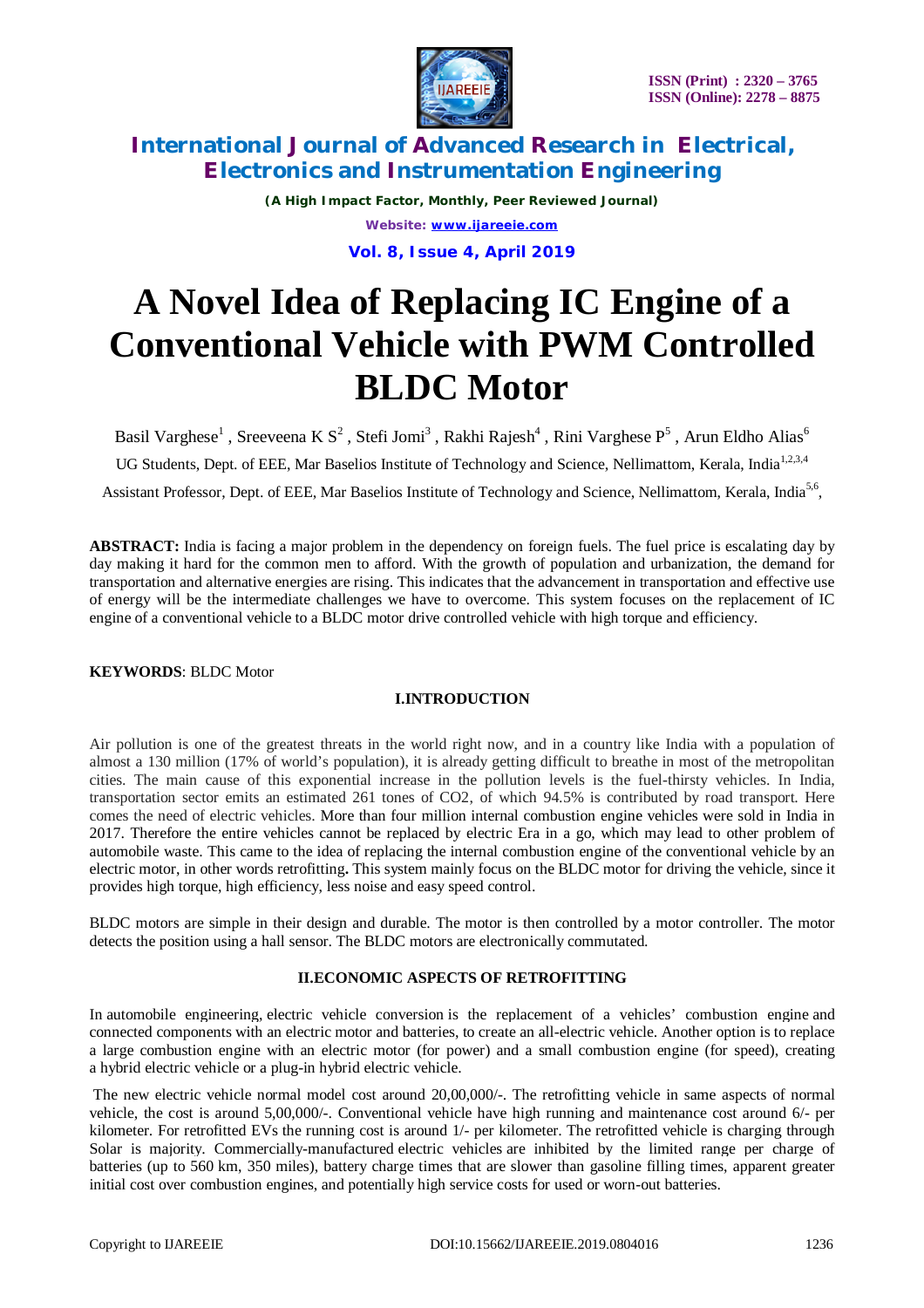

*(A High Impact Factor, Monthly, Peer Reviewed Journal)*

*Website: [www.ijareeie.com](http://www.ijareeie.com)*

**Vol. 8, Issue 4, April 2019**

### **III.BLOCK DIAGRAM**



It consists of a three phase inverter, position sensors, signal conditioner and a digital controller. The inverter along with the position sensor arrangement is functionally analogous to the commutator of a dc motor. The commutation of a BLDC motor is controlled electronically. The stator windings should be energized in a sequence in order to rotate the motor. Rotor position should be known in order to switch the winding in sequence. The BDLC motor detects the position of the rotor using Hall sensors. The torque and speed of motors is managed by microcontroller. A sufficient amount of processing power is required to solve the algorithms needed to generate Pulse Width Modulated (PWM) outputs for motor.

### **IV. SELECTION OF POWER RATING OF MOTOR**

The vehicle selected for the retrofitting is Maruti Esteem. The vehicle has got a kerb weight of 850 kg and engine is of 1298cc and produces a torque of 110Nm @ 4500 rpm. The system makes use of BLDC motor for driving the vehicle at required torque. The power rating of the motor to drive the vehicle at required speed and at a gradation on 30° is as given. When selecting drive motor for the electric vehicle, a number of factors must be taken into account to determine the maximum torque required. These factors are:

- 1. Rolling resistance
- 2. Grade resistance
- 3. Acceleration force.

**Step 1**: Calculation of the rolling resistance

Rolling resistance is the opposing force that the vehicle has to overcome due to the rolling motion between the vehicle wheel and the surface of the motion of the vehicle. It is mainly caused by non elastic effects that is, not all the energy needed for deformation of the wheel, roadbed, etc, is recovered when the pressure is removed.

Rolling resistance = Gross vehicle weight\* coefficient of rolling friction .…….. [1]

Frictional force =  $\cos(30^\circ)$ \*(Coefficient of friction of wheel bearings + rolling friction coefficient)\* Vehicle weight \* 9.81 N ……… [2]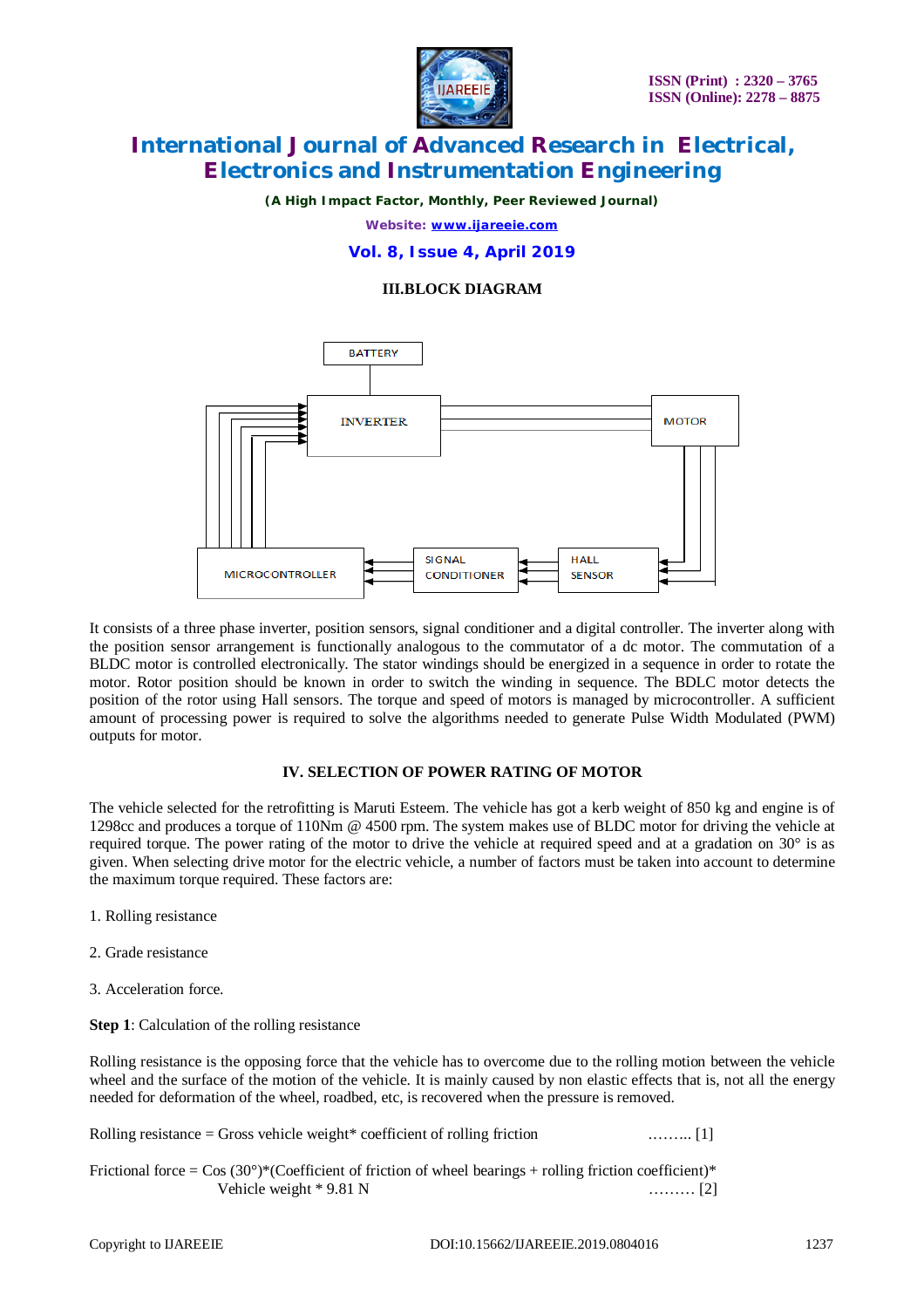

*(A High Impact Factor, Monthly, Peer Reviewed Journal)*

*Website: [www.ijareeie.com](http://www.ijareeie.com)*

### **Vol. 8, Issue 4, April 2019**

**Step 2**: Calculation of grading resistance:

Grading resistance is the force that pulls the vehicle back when climbing a inclined surface. Grading resistance is added when a vehicle climb an inclined surface.

Grading resistance = Gross weight of vehicle  $*\sin \theta * 9.81 \text{ N}$  ……… [3]

**Step 3**: Calculation of accelerating force:

It is the force that helps the vehicle to reach predefined speed from rest in specific period of time. The time should be between 10- 15secs to attain the speed of 0100kmph for an efficient vehicle.

Accelerating force =Mass of vehicle \* acceleration Mass of vehicle

 $=$  Gross vehicle weight / gravitational constant ……… [4]

**Step 4:** Calculation of total tractive effort [TTE] :

The total tractive force is the sum of all the forces affecting the performance of vehicle

Total tractive effort =  $\Delta$ cceleration resistance + Grading resistance + Rolling resistance  $\dots$ 

**Step 5**: Calculation of power required

Speed  $= 10$ km/h  $= 10000$  meter /hour

 $=10000/(60*60)$  meter/sec

 $= 2.7$  meter/ sec. [6]

Total power required = TTE \* speed

From equation [5] and [6] we get,

Total power required  $=$  TTE  $*$  2.7 m/s

**Step 6** : Torque to drive the vehicle:

Maximum torque  $\tau$  = friction factor \* TTE \* radius of wheel ……. [7]

The gross weight of the vehicle is about 950kg, it is assumed to have a gradation of 30°. Therefore we get a rolling resistance about 161.418N from equation [1]. Assuming the coefficient of rolling friction to be 0.01, from equation [2] we get grading resistance about 4659.75N. Hence from equation [6] we get the power required to overcome the resistances as 13.1 KW. A '10 kW motor' is recommended, considering practical scenario. And also the gear box will help to achieve the balance required torque at peak loads.

### **V.SPECIFICATION OF CONTROLLER**

Kelly's programmable motor controllers provide efficient, smooth and quiet controls for small and midsize electric vehicles, such as golf carts, go-carts, stacking cars, forklifts, hybrid vehicles and electric boats, as well as industrial motor speed control. It uses high power MOSFET's and SVPWM and FOC technology to achieve efficiencies of up to